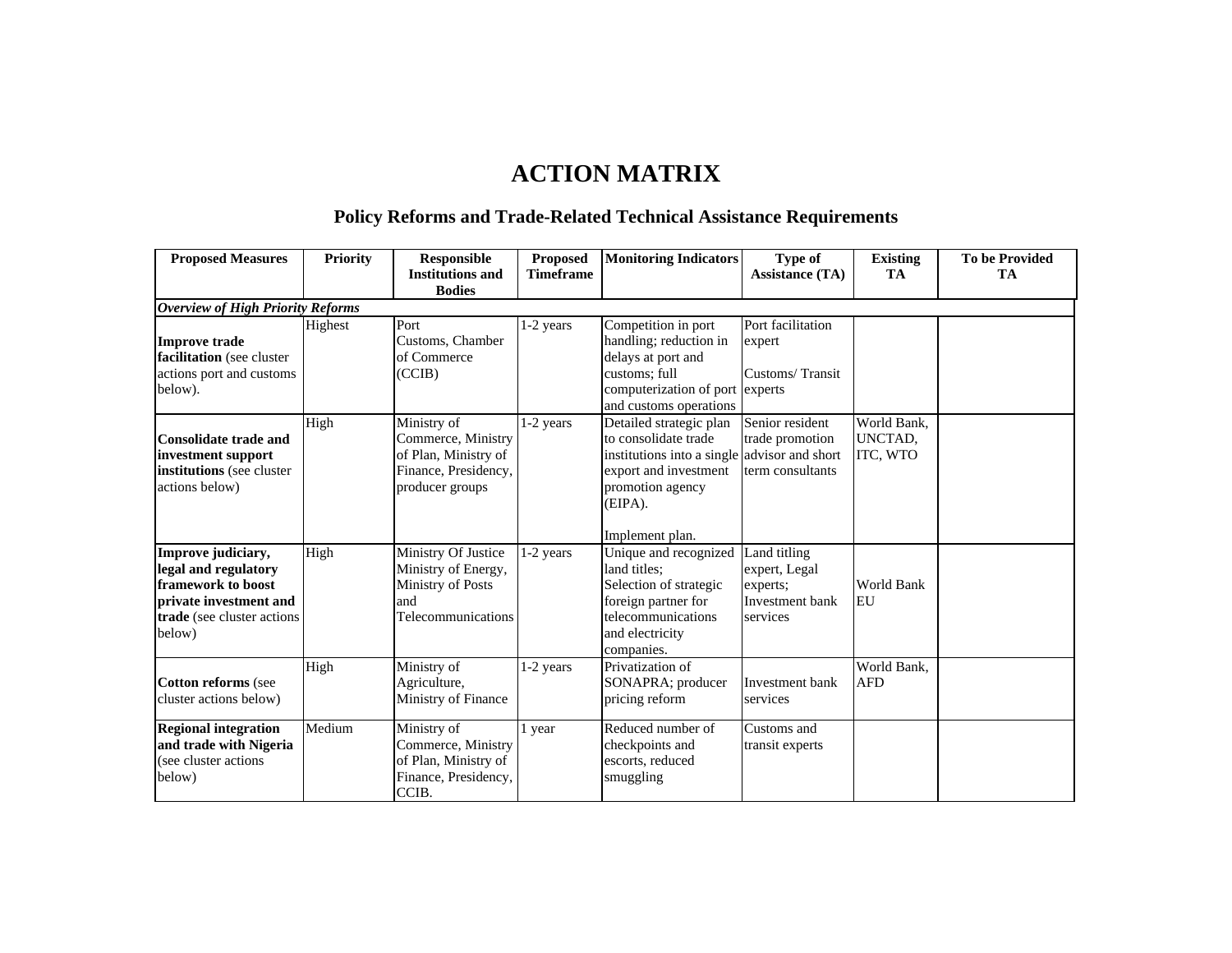| <b>Proposed Measures</b>                                                                                                                  | <b>Priority</b> | <b>Responsible</b><br><b>Institutions and</b><br><b>Bodies</b> | <b>Proposed</b><br><b>Timeframe</b> | <b>Monitoring Indicators</b>                                | Type of<br><b>Assistance (TA)</b> | <b>Existing</b><br><b>TA</b> | <b>To be Provided</b><br>TA |
|-------------------------------------------------------------------------------------------------------------------------------------------|-----------------|----------------------------------------------------------------|-------------------------------------|-------------------------------------------------------------|-----------------------------------|------------------------------|-----------------------------|
| <b>Macroeconomic Framework:</b><br>Objective 1: Ensure greater macroeconomic stability                                                    |                 |                                                                |                                     |                                                             |                                   |                              |                             |
| <b>Action 1:</b> Continue to<br>abide to WAEMU<br>convergence criteria.                                                                   | High            | Ministry of<br>Finance, Ministry<br>of Plan                    | Ongoing                             | <b>WAEMU Commission</b><br>Indicators                       |                                   |                              |                             |
| <b>Action 2: Reduce</b><br>dependence on trade<br>taxes.                                                                                  | Medium          | Ministry of<br>Finance                                         | Next few<br>vears                   | Tax receipts and increased Consultations<br>reliance on VAT | with IMF                          | <b>IMF</b>                   |                             |
| <b>Action 3: Streamline</b><br>customs<br>operations/improve tax<br>administration and<br>increase the tax base.                          | Medium          | Ministry of<br>Finance                                         | Next few<br>vears                   | <b>Increased Taxpayer</b><br>database                       |                                   |                              |                             |
| <b>Action 4: Consolidate</b><br>Expenditure<br>Management and control<br>non-essential<br>expenditures.                                   | Medium          | Ministry of<br>Finance                                         | Next few<br>years                   | Reduced non essential<br>expenditure indicators             | Consultations<br>with IMF         | <b>IMF</b>                   |                             |
| <b>Action 5: Monitor real</b><br>exchange rates on a<br>bilateral and multilateral<br>level to assess<br>macroeconomic<br>competitiveness | Medium          | BCEAO,<br>Ministry of<br>Finance,<br>Private<br>Sector         | Ongoing                             | Real exchange rate<br>indicators                            | Statisticians,<br>economists      | <b>IMF</b>                   |                             |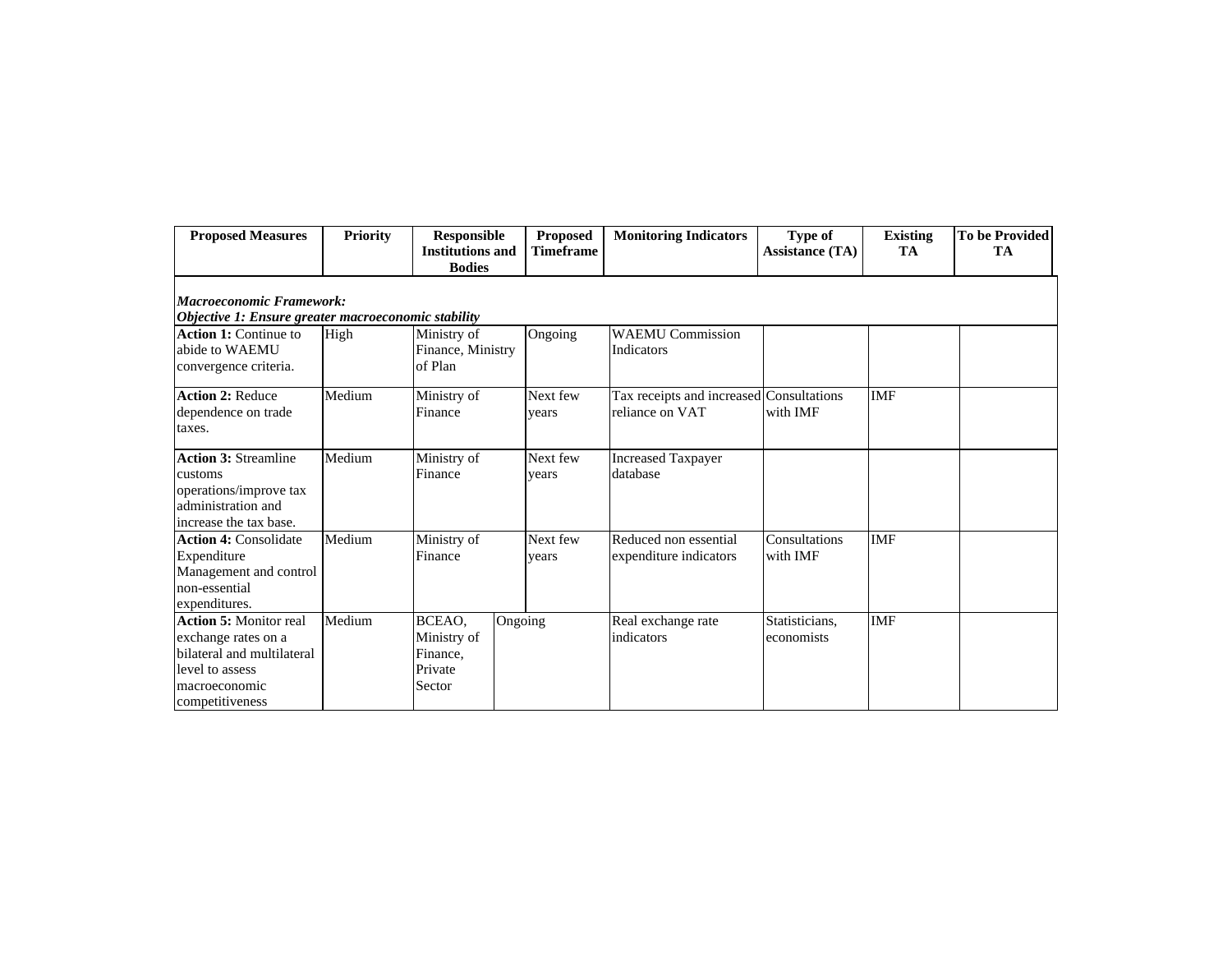| <b>Proposed Measures</b>                                                                                                                                            | <b>Priority</b> | <b>Responsible</b><br><b>Institutions and</b><br><b>Bodies</b>               | Proposed<br><b>Timeframe</b> | <b>Monitoring Indicators</b>                                                                                                  | Type of<br><b>Assistance (TA)</b>      | <b>Existing</b><br>TA | <b>To be Provided</b><br><b>TA</b> |
|---------------------------------------------------------------------------------------------------------------------------------------------------------------------|-----------------|------------------------------------------------------------------------------|------------------------------|-------------------------------------------------------------------------------------------------------------------------------|----------------------------------------|-----------------------|------------------------------------|
| <b>International Competitiveness and Business Climate:</b>                                                                                                          |                 |                                                                              |                              |                                                                                                                               |                                        |                       |                                    |
| <b>Objective 1: Reduce the cost of Doing Business</b>                                                                                                               |                 |                                                                              |                              |                                                                                                                               |                                        |                       |                                    |
| <b>Action 1:</b> Lower factor<br>costs and improve<br>service of electricity and<br>telecommunications<br>through public-private<br>collaboration and<br>investment | High            | Ministry of<br>Energy,<br>Ministry of Posts<br>and<br>Telecommunicatio<br>ns | Ongoing                      | Prices of electricity,<br>frequency of blackouts,<br>coverage.<br>Prices of telephone,<br>frequency of failed<br>connections. | Energy and<br>privatization<br>experts | World Bank            |                                    |
| <b>Action 2: Lower VAT</b><br>and corporate tax rates<br>while expanding tax base                                                                                   | High            | Ministry of<br>Finance                                                       | Ongoing                      | Larger number of filers<br>and payees                                                                                         | Fiscal experts                         | <b>IMF</b>            |                                    |
| <b>International Competitiveness and Business Climate:</b><br><b>Objective 2: Minimize Business risk</b>                                                            |                 |                                                                              |                              |                                                                                                                               |                                        |                       |                                    |
| <b>Action 1: Improve</b><br>protection of property<br>rights                                                                                                        | High            | Ministry Of<br>Justice                                                       | Next few<br>vears            |                                                                                                                               | Legal experts                          | $\gamma$              |                                    |
| <b>Action 2: Reform land</b><br>title                                                                                                                               | High            | Ministry Of<br>Justice                                                       | 1-2 years                    | Registry of land<br>ownership, unique and<br>recognized land titles                                                           | Legal experts                          | $\gamma$              |                                    |
| Action 3: Reform of the<br>Judiciary system                                                                                                                         | High            | Ministry Of<br>Justice                                                       | Next few<br>years            | Improved training of<br>judges.                                                                                               | $\gamma$                               |                       |                                    |
| International competitiveness and the business climate<br>Objective 3: Reduce barriers to competition                                                               |                 |                                                                              |                              |                                                                                                                               |                                        |                       |                                    |
| <b>Action 1: Improve</b><br>system of investment<br>promotion                                                                                                       | High            | Ministry of<br>Commerce, CPI,<br>Private investors                           |                              | Revised investment code,<br>simplified and<br>harmonized within<br><b>WAEMU</b>                                               |                                        |                       |                                    |
| <b>Action 2: Implement</b><br>competition law                                                                                                                       | High            | Ministry of<br>Commerce                                                      | 1-2 years                    | Apply UEMOA rules on<br>competition                                                                                           | Legal experts                          | $\gamma$              |                                    |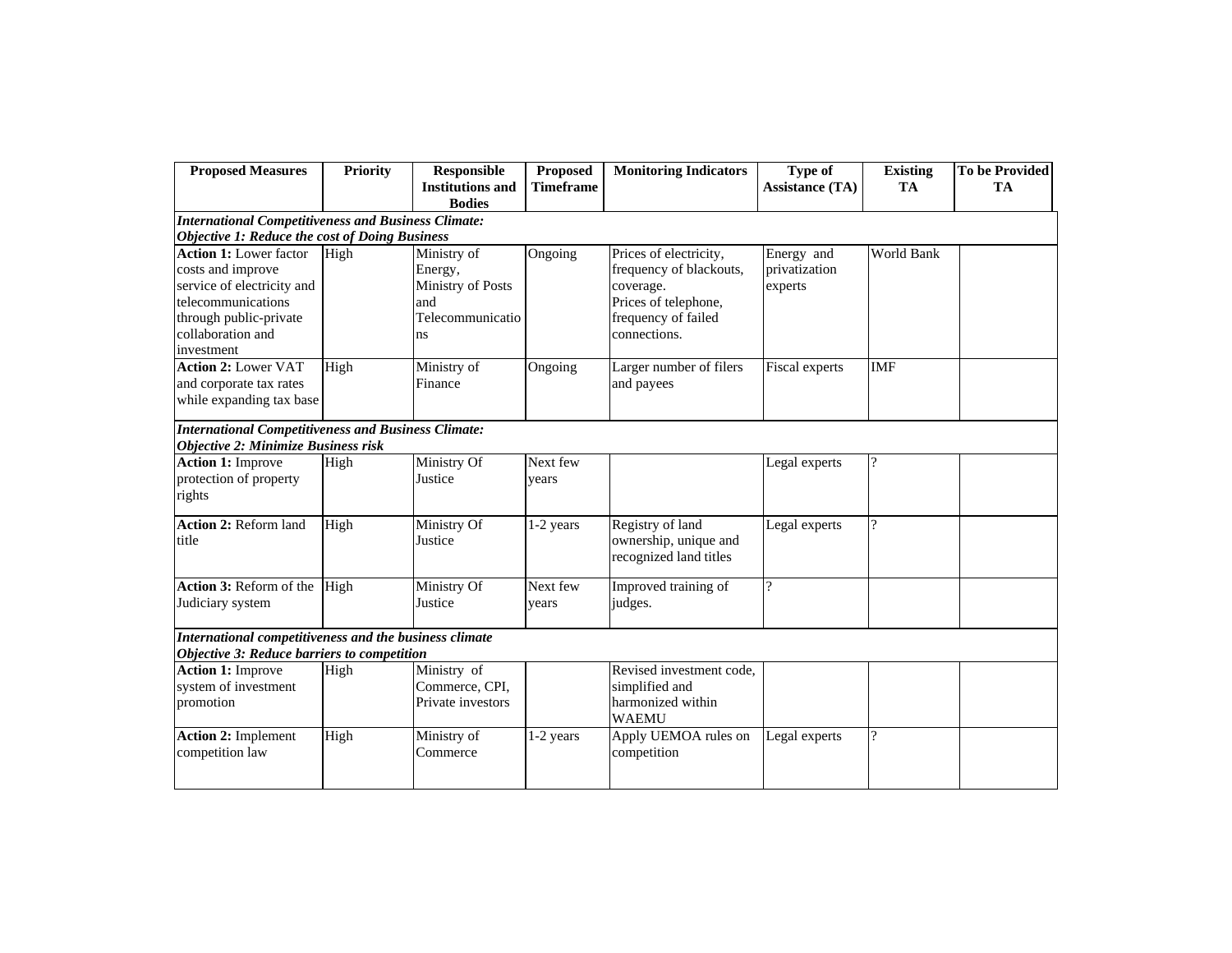| <b>Proposed Measures</b>                                 | <b>Priority</b> | <b>Responsible</b><br><b>Institutions and</b> | <b>Proposed</b><br><b>Timeframe</b> | <b>Monitoring Indicators</b>                | Type of<br><b>Assistance (TA)</b> | <b>Existing</b><br><b>TA</b> | <b>To be Provided</b><br><b>TA</b> |
|----------------------------------------------------------|-----------------|-----------------------------------------------|-------------------------------------|---------------------------------------------|-----------------------------------|------------------------------|------------------------------------|
|                                                          |                 | <b>Bodies</b>                                 |                                     |                                             |                                   |                              |                                    |
| <b>Action 3: Liberalize</b>                              | Medium          | Ministry of                                   |                                     | Application of WAEMU                        | Legal experts                     | $\overline{?}$               |                                    |
| labor law to reduce costs                                |                 | Justice, Ministry                             |                                     | provisions; reduced                         |                                   |                              |                                    |
| of dismissing workers                                    |                 | of Labor                                      |                                     | number of legal conflicts                   |                                   |                              |                                    |
| <b>Trade Facilitation:</b>                               |                 |                                               |                                     |                                             |                                   |                              |                                    |
| Objective 1: Improve the quality of services of the Port |                 |                                               |                                     |                                             |                                   |                              |                                    |
| <b>Action 1: Accelerate</b>                              | High            | Ministry of                                   | Start: end                          | Traffic plan, right of way                  | Technical                         | <b>UNCTAD</b>                |                                    |
| implementation of the                                    |                 | Transport (Port)                              | first trimester                     | signs, eased traffic flow,                  | assistance in port                |                              |                                    |
| strategic plan, zoning                                   |                 | Ministry of                                   | Completion:                         |                                             | management                        |                              |                                    |
| plan.                                                    |                 | Interior (Security)                           | Beginning                           |                                             |                                   |                              |                                    |
|                                                          |                 | Ministry of                                   | second                              |                                             |                                   |                              |                                    |
|                                                          |                 | Defense                                       | trimester                           |                                             |                                   |                              |                                    |
| Action 2: Increase port                                  | High            | Port, Police                                  | Immediately                         | Number of reported thefts Consultation with |                                   |                              |                                    |
| security.                                                |                 |                                               |                                     |                                             | private sector                    |                              |                                    |
|                                                          |                 |                                               |                                     |                                             |                                   |                              |                                    |
| Action 3 : Improve port                                  | Medium          | Port                                          | Next few                            | Link up various port                        | Information                       | <b>UNCTAD</b>                |                                    |
| computerization                                          |                 |                                               | years                               | services through a                          | technology                        |                              |                                    |
|                                                          |                 |                                               |                                     | computer network; create                    | specialists                       |                              |                                    |
|                                                          |                 |                                               |                                     | an internet site.                           |                                   |                              |                                    |
| Action 4: Improve port                                   | Medium          | Port, Ministry of                             | One year                            | Revised statutes                            | Representatives                   | World Bank                   |                                    |
| governance                                               |                 | Transport                                     |                                     | governing port status to                    | of other ports,                   |                              |                                    |
|                                                          |                 |                                               |                                     | grant greater autonomy                      | knowledge of                      |                              |                                    |
|                                                          |                 |                                               |                                     | and private sector role                     | best practices                    |                              |                                    |
|                                                          |                 |                                               |                                     |                                             | elsewhere                         |                              |                                    |
| <b>Trade Facilitation:</b>                               |                 |                                               |                                     |                                             |                                   |                              |                                    |
| Objective 2: Improve the Port infrastructure.            |                 |                                               |                                     |                                             |                                   |                              |                                    |
| <b>Action 1: Move</b>                                    | Medium          | Port, Petroleum                               |                                     | Medium term See the master plan and         |                                   |                              |                                    |
| petroleum depot out of                                   |                 | companies,                                    |                                     | zoning plan                                 |                                   |                              |                                    |
| the port                                                 |                 | Ministry of                                   |                                     |                                             |                                   |                              |                                    |
|                                                          |                 | transport, Ministry                           |                                     |                                             |                                   |                              |                                    |
|                                                          |                 | of Mines                                      |                                     |                                             |                                   |                              |                                    |
| Action 2: increase                                       | Medium          | Port, Private sector Next few                 |                                     | Time in transit and                         | Partnership                       |                              |                                    |
| warehouse and open-air                                   |                 |                                               | vears                               | volume of traffic                           | between private                   |                              |                                    |
| storage capacity, more                                   |                 |                                               |                                     |                                             | and public                        |                              |                                    |
| usable dock space                                        |                 |                                               |                                     |                                             | sectors                           |                              |                                    |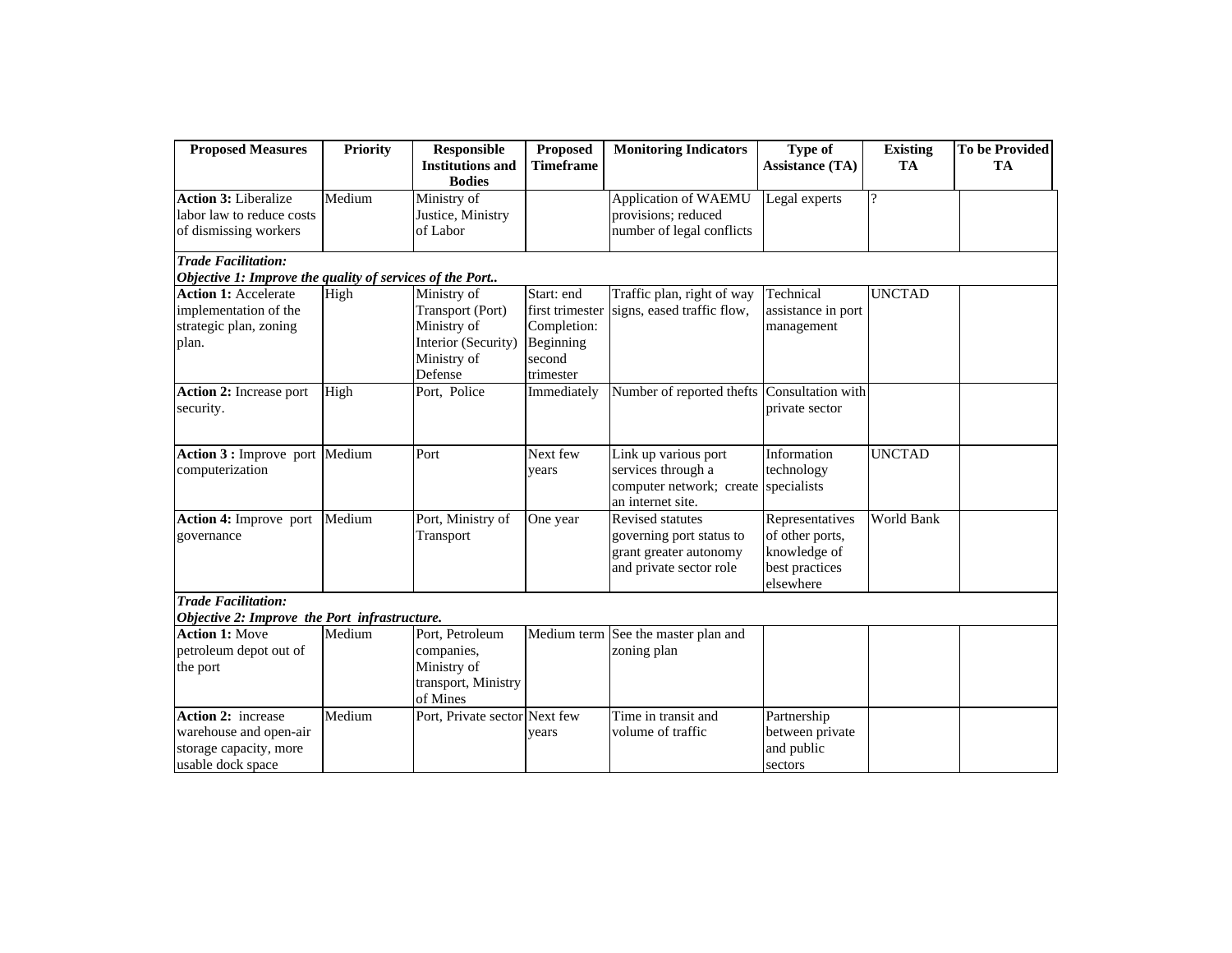| <b>Proposed Measures</b>                                                                                                         | <b>Priority</b> | <b>Responsible</b><br><b>Institutions and</b>                                        | <b>Proposed</b><br><b>Timeframe</b> | <b>Monitoring Indicators</b>                                                                       | <b>Type of</b><br><b>Assistance (TA)</b>                | <b>Existing</b><br>TA | <b>To be Provided</b><br><b>TA</b> |
|----------------------------------------------------------------------------------------------------------------------------------|-----------------|--------------------------------------------------------------------------------------|-------------------------------------|----------------------------------------------------------------------------------------------------|---------------------------------------------------------|-----------------------|------------------------------------|
|                                                                                                                                  |                 | <b>Bodies</b>                                                                        |                                     |                                                                                                    |                                                         |                       |                                    |
| <b>Action 3: continue to</b><br>liberalize cargo handling,<br>review the role of CNCB                                            | High            | Ministry of<br>Transport<br>(Division of<br>Merchant<br>Shipping), Private<br>sector | One year                            | Eliminate bribes and the<br>10,000 FCFA fee levied<br>on private cargo handlers                    | Partnership<br>between private<br>and public<br>sectors |                       |                                    |
| Action 4: increase and<br>improve truck parking                                                                                  | High            | Port                                                                                 | Immediate                           | More parking spaces,<br>fewer trucks in non-<br>designated parking areas                           | Partnership<br>between private<br>and public<br>sectors |                       |                                    |
| <b>Trade Facilitation:</b>                                                                                                       |                 |                                                                                      |                                     |                                                                                                    |                                                         |                       |                                    |
| Objective 3: Improve customs administration.                                                                                     |                 |                                                                                      |                                     |                                                                                                    |                                                         |                       |                                    |
| <b>Action 1:</b> Full Diagnostic High<br>of present customs<br>practices                                                         |                 | Ministry of<br>Finance (Customs)                                                     | One year                            | Report on customs<br>practices in line with<br>WCO tested tools.                                   | Customs<br>experts                                      |                       |                                    |
| <b>Action 2: Customs</b><br>computerization                                                                                      | High            | Customs                                                                              | One year                            | Complete implementation<br>of ASYCUDA++ system<br>and eliminate all manual<br>data entry           | Customs<br>experts                                      | <b>IMF</b>            |                                    |
| <b>Action 3: Customs</b><br>payment methods                                                                                      | High            | Customs                                                                              | Next few<br>vears                   | Eliminate all cash<br>payments above a certain<br>threshold, develop<br>electronic funds transfers | Customs<br>experts                                      | <b>IMF</b>            |                                    |
| <b>Action 4: Customs and</b><br>port: Make guichet<br>unique operational so<br>that a single payment<br>covers all port services | High            | Customs, port,                                                                       | One year                            | Reduce number of<br>documents and payments<br>required before exit from<br>port                    | Customs<br>experts                                      | <b>IMF</b>            |                                    |
| <b>Action 5: Customs:</b><br>More targeted<br>inspections                                                                        | High            | Customs                                                                              | Immediate<br>and Ongoing            | Reduced number of<br>inspections based on<br>carefully articulated<br>criteria,                    | Customs experts                                         | <b>IMF</b>            |                                    |
| <b>Trade Facilitation:</b>                                                                                                       |                 |                                                                                      |                                     |                                                                                                    |                                                         |                       |                                    |
| Objective 4: Improve customs administration.                                                                                     |                 |                                                                                      |                                     |                                                                                                    |                                                         |                       |                                    |
| <b>Action 1: Revise</b><br>strategy against<br>smuggling and                                                                     | High            | Customs, Ministry Immediate<br>of Justice,<br>Ministry of                            | and ongoing                         | Legal action against well-<br>known large smuggling<br>networks                                    | Customs experts                                         | <b>IMF</b>            |                                    |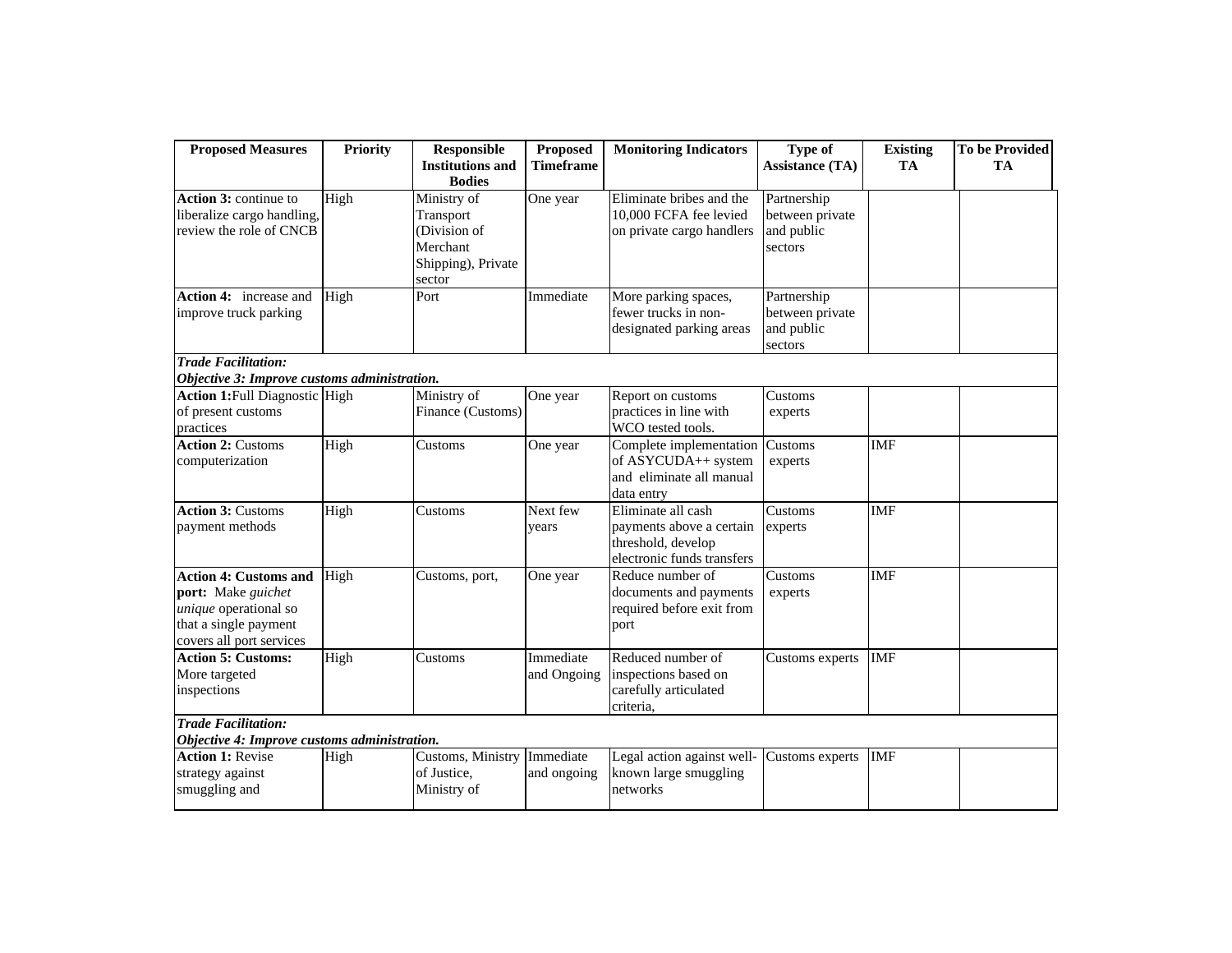| <b>Proposed Measures</b>                                                                                                                          | <b>Priority</b> | Responsible                                                                                                                     | <b>Proposed</b>          | <b>Monitoring Indicators</b>                                          | Type of                        | <b>Existing</b> | To be Provided |
|---------------------------------------------------------------------------------------------------------------------------------------------------|-----------------|---------------------------------------------------------------------------------------------------------------------------------|--------------------------|-----------------------------------------------------------------------|--------------------------------|-----------------|----------------|
|                                                                                                                                                   |                 | <b>Institutions and</b>                                                                                                         | <b>Timeframe</b>         |                                                                       | <b>Assistance (TA)</b>         | <b>TA</b>       | <b>TA</b>      |
|                                                                                                                                                   |                 | <b>Bodies</b>                                                                                                                   |                          |                                                                       |                                |                 |                |
| corruption to target<br>large-scale networks                                                                                                      |                 | Interior                                                                                                                        |                          |                                                                       |                                |                 |                |
| <b>Action 2:</b> Information<br>sharing with tax<br>authorities and other<br>countries and<br>introduction of risk<br>management practices.       | High            | Customs, Ministry<br>of Finance,<br>Customs in<br>Nigeria and other<br>adjacent countries,<br><b>WAEMU</b> and<br><b>ECOWAS</b> | Immediate<br>and Ongoing | Initiate discussions and<br>set up consultation system                | Customs experts                | <b>IMF</b>      |                |
| <b>Action 3: Create a new</b><br>ethos and motivation for<br>Customs personnel                                                                    | High            | Customs, Ministry Next few<br>of Labor, Ministry years<br>of Justice                                                            |                          | New system of<br>remuneration and<br>punishment of corrupt<br>agents, | Customs experts                | <b>IMF</b>      |                |
| <b>Action 4: Reduce</b><br>number of checkpoints<br>on the highways,<br>eliminate customs and<br>police escorts and clean-<br>up transit business | High            | Customs, Police,<br>Presidency                                                                                                  | Immediate                | Diminish number of<br>checkpoints, escorts                            | Customs/Transit IMF<br>experts |                 |                |
| <b>Action 5: Make better</b><br>use of PSI services and<br>elimination of discretion<br>of undervaluation                                         | Medium          | Customs                                                                                                                         | Immediate<br>and ongoing | Respect PSI valuations,<br>increased coverage of its<br>operations    | Customs experts                | <b>IMF</b>      |                |
| <b>Trade Facilitation:</b><br>Objective 5: Miscellaneous.                                                                                         |                 |                                                                                                                                 |                          |                                                                       |                                |                 |                |
| Action 1: Improve road High<br>maintenance                                                                                                        |                 | Ministry of<br><b>Transport</b> (Public<br><b>Works Division</b> )                                                              | Immediate<br>and Ongoing | Improved road surfaces                                                | Donor financing                |                 |                |
| Action 2: private<br>operator for OCBN<br>railroad                                                                                                | Medium          | Ministry of<br>Transport                                                                                                        | Immediate                | Call for bids; improved<br>infrastructure                             | Rail experts                   |                 |                |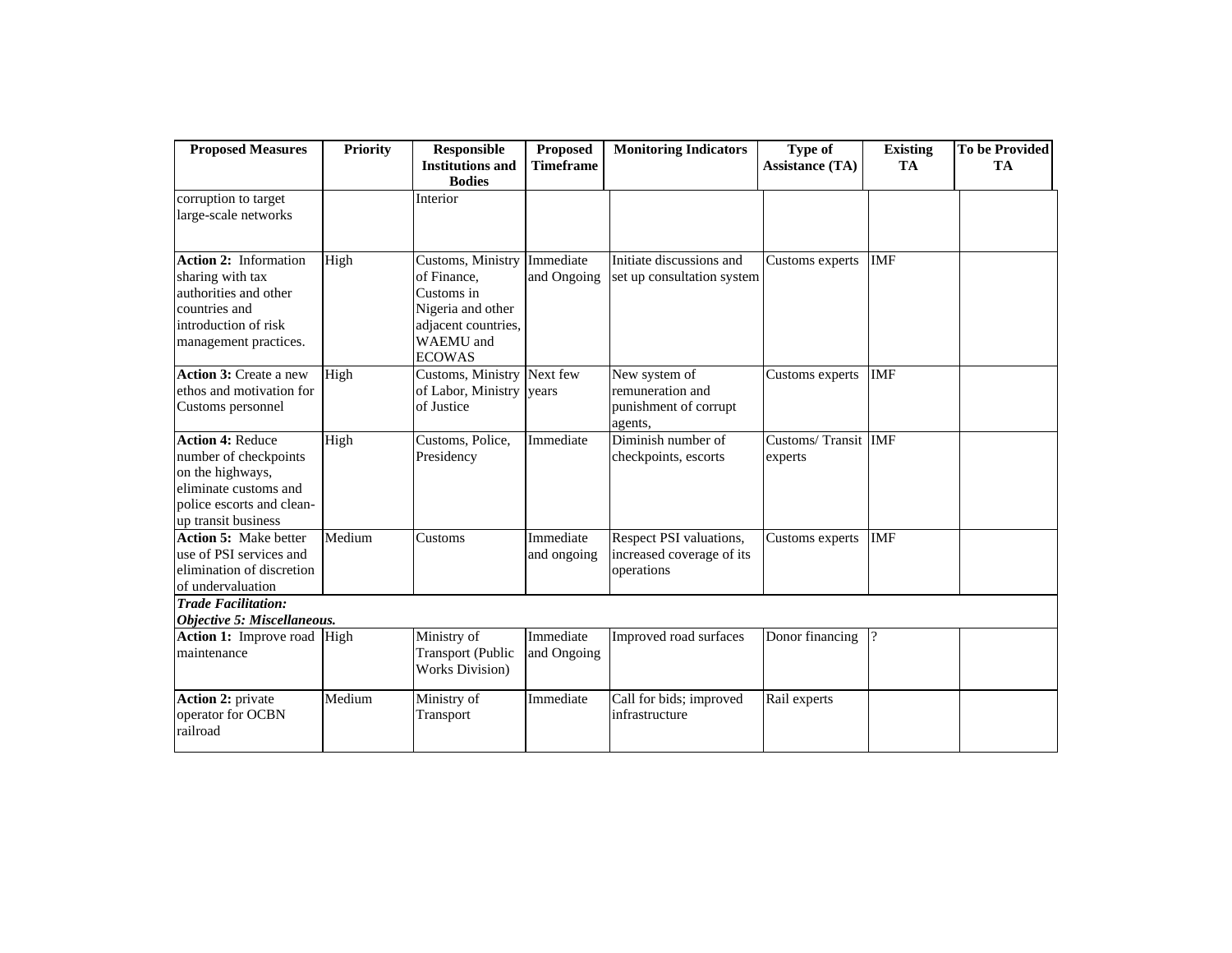| <b>Proposed Measures</b>                         | <b>Priority</b> | Responsible<br><b>Institutions and</b><br><b>Bodies</b> | <b>Proposed</b><br><b>Timeframe</b> | <b>Monitoring Indicators</b> | Type of<br><b>Assistance (TA)</b> | <b>Existing</b><br>TA | To be Provided<br>TA |
|--------------------------------------------------|-----------------|---------------------------------------------------------|-------------------------------------|------------------------------|-----------------------------------|-----------------------|----------------------|
| <b>Action 3:</b> improve<br>security on highways | High            | Ministry of<br>Justice, Ministry<br>of Interior         | Immediate                           | Number of hold-ups           |                                   |                       |                      |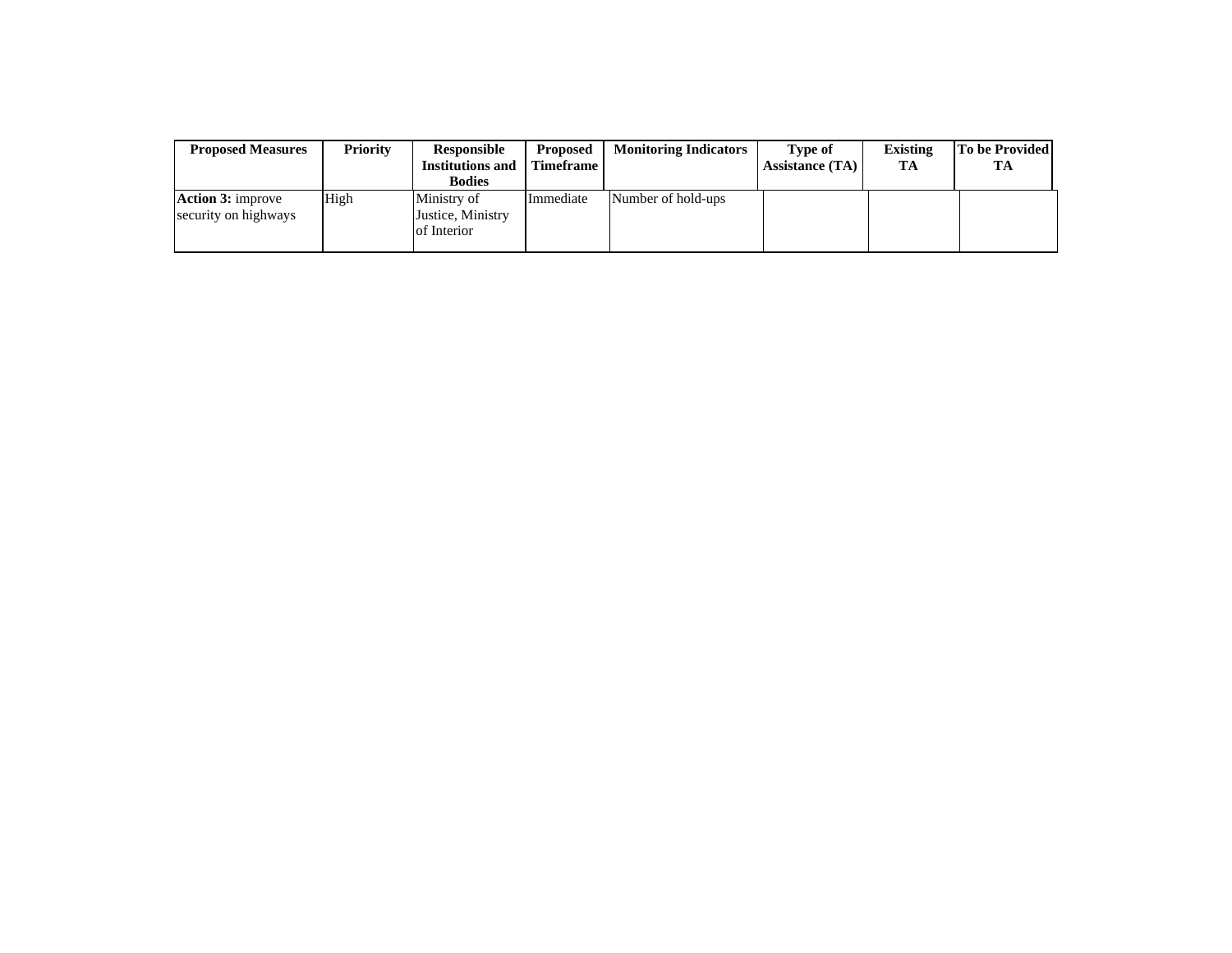| <b>Proposed Measures</b>                                                                                                                            | <b>Priority</b> | <b>Responsible</b><br><b>Institutions and</b><br><b>Bodies</b>                                                                | Proposed<br><b>Timeframe</b>                                    | <b>Monitoring Indicators</b>                                                                  | Type of<br><b>Assistance (TA)</b>                                                    | <b>Existing</b><br>TA  | <b>To be Provided</b><br><b>TA</b> |
|-----------------------------------------------------------------------------------------------------------------------------------------------------|-----------------|-------------------------------------------------------------------------------------------------------------------------------|-----------------------------------------------------------------|-----------------------------------------------------------------------------------------------|--------------------------------------------------------------------------------------|------------------------|------------------------------------|
| <b>Trade Support Institution:</b><br>Objective 1: Implement a single export and investment promotion agency.                                        |                 |                                                                                                                               |                                                                 |                                                                                               |                                                                                      |                        |                                    |
| <b>Action 1:</b> Trade support High<br>institutions should be<br>consolidated into a single<br>export and investment<br>promotion agency<br>(EIPA). |                 | Ministry of<br>Commerce,<br>Ministry of Plan,<br>Ministry of<br>Finance,<br>Presidency,<br>producer groups,<br>private sector | Plan over<br>next few<br>months and<br>implement in<br>one year | Liquidation of poorly<br>functioning agencies,<br>merging of others                           | Senior resident<br>trade promotion<br>advisor and short ITC, WTO<br>term consultants | World Bank,<br>UNCTAD, |                                    |
| <b>Action 2:</b> Head of EIPA High<br>should have high stature<br>and cabinet status                                                                |                 | Ministry of<br>Commerce,<br>Ministry of Plan,<br>Ministry of<br>Finance,<br>Presidency,<br>producer groups,<br>private sector | Next few<br>months                                              | Appointment of head of<br>EIPA, who is invested<br>with strong support from<br>the Presidency |                                                                                      |                        |                                    |
| Action 3: EIPA should<br>manage a strategic<br>export and investment<br>promotion fund                                                              | High            | Ministry of<br>Commerce,<br>Ministry of Plan,<br>Ministry of<br>Finance,<br>Presidency,<br>producer groups,<br>private sector | 1-2 years                                                       | Initial bridge financing by<br>donors; continuing<br>finance through levy on<br>imports       | Senior resident<br>trade promotion<br>advisor and short ITC, WTO<br>term consultants | World Bank,<br>UNCTAD. |                                    |
| <b>Action 4: private sector</b><br>professionals should staff<br>EIPA.                                                                              | High            | Ministry of<br>Commerce,<br>Ministry of Plan,<br>Ministry of<br>Finance,<br>Presidency,<br>producer groups,<br>private sector | Plan over<br>next few<br>months and<br>implement in<br>one year | New staff with private<br>sector experience                                                   | Senior resident<br>trade promotion<br>advisor and short ITC, WTO<br>term consultants | World Bank,<br>UNCTAD, |                                    |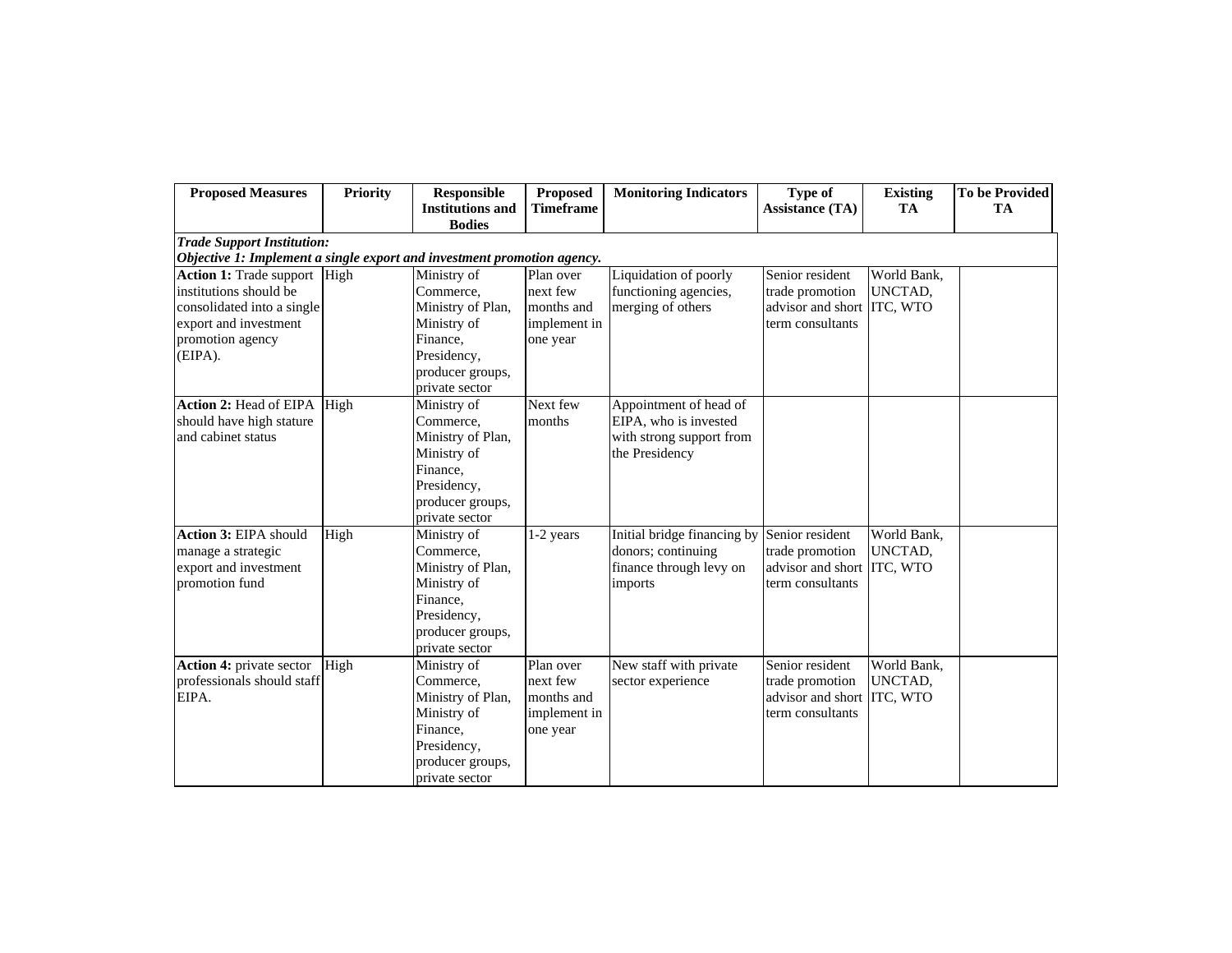| <b>Proposed Measures</b>                                                                                                                  | <b>Priority</b> | <b>Responsible</b>                                                                                                                           | Proposed           | <b>Monitoring Indicators</b>                                                                  | <b>Type of</b>                                                                                 | <b>Existing</b>                                   | <b>To be Provided</b> |
|-------------------------------------------------------------------------------------------------------------------------------------------|-----------------|----------------------------------------------------------------------------------------------------------------------------------------------|--------------------|-----------------------------------------------------------------------------------------------|------------------------------------------------------------------------------------------------|---------------------------------------------------|-----------------------|
|                                                                                                                                           |                 | <b>Institutions and</b>                                                                                                                      | <b>Timeframe</b>   |                                                                                               | <b>Assistance (TA)</b>                                                                         | <b>TA</b>                                         | <b>TA</b>             |
|                                                                                                                                           |                 | <b>Bodies</b>                                                                                                                                |                    |                                                                                               |                                                                                                |                                                   |                       |
| Action 5: EIPA should<br>work closely with DCE<br>and other officials in<br>Ministries and the<br>private sector<br>Action 6: EIPA should | High<br>High    | Ministry of<br>Commerce,<br>Ministry of Plan,<br>Ministry of<br>Finance,<br>Presidency,<br>producer groups,<br>private sector<br>Ministry of | Ongoing<br>Ongoing | Regular meetings of<br>officials concerned with<br>economic policy and<br>international trade | Senior resident<br>trade promotion<br>advisor and short<br>term consultants<br>Senior resident | World Bank,<br>UNCTAD,<br>ITC, WTO<br>World Bank, |                       |
| work to assist<br>entrepreneurs to obtain<br>credit                                                                                       |                 | Commerce,<br>Ministry of Plan,<br>Ministry of<br>Finance,<br>Presidency,<br>producer groups,<br>private sector                               |                    |                                                                                               | trade promotion<br>advisor and short<br>term consultants                                       | UNCTAD,<br>ITC, WTO                               |                       |
| Action 7: To create a<br>national capacity<br>building program for<br>entrepreneurs and<br>managers                                       | High            | Ministry of<br>Commerce.<br>Ministry of Plan,<br>Ministry of<br>Finance,<br>Presidency,<br>producer groups,<br>private sector                | Ongoing            |                                                                                               | Senior resident<br>trade promotion<br>advisor and short<br>term consultants                    | World Bank,<br>UNCTAD,<br>ITC, WTO                |                       |
| <b>Action 8: To establish</b><br>one or two trade<br>representation offices for<br>Benin abroad                                           | High            | Ministry of<br>Commerce,<br>Ministry of Plan,<br>Ministry of<br>Finance,<br>Presidency,<br>producer groups,<br>private sector                | Ongoing            |                                                                                               | Senior resident<br>trade promotion<br>advisor and short<br>term consultants                    | World Bank,<br>UNCTAD,<br>ITC, WTO                |                       |
| Action 9: To play a<br>leadership role in<br>pushing for urgent<br>remedial action on<br>constraints and<br>bottlenecks to exports        | High            | Ministry of<br>Commerce,<br>Ministry of Plan,<br>Ministry of<br>Finance,<br>Presidency,                                                      | Ongoing            |                                                                                               | Senior resident<br>trade promotion<br>advisor and short<br>term consultants                    | World Bank,<br>UNCTAD,<br>ITC, WTO                |                       |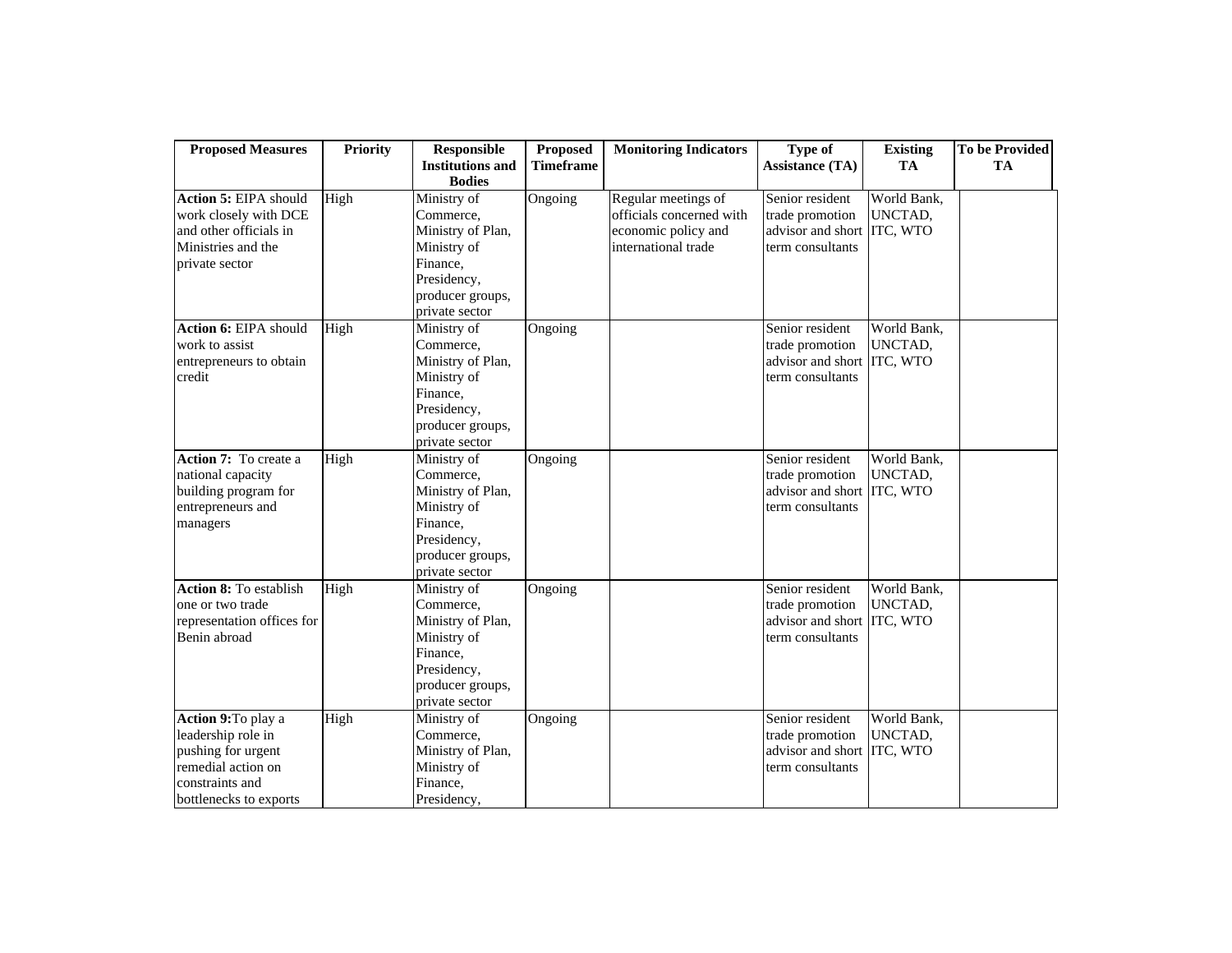| <b>Proposed Measures</b> | <b>Priority</b> | Responsible<br><b>Institutions and</b><br><b>Bodies</b> | <b>Proposed</b><br><b>Timeframe</b> | <b>Monitoring Indicators</b> | Type of<br><b>Assistance (TA)</b> | <b>Existing</b><br>TA | To be Provided<br>TA |
|--------------------------|-----------------|---------------------------------------------------------|-------------------------------------|------------------------------|-----------------------------------|-----------------------|----------------------|
|                          |                 | producer groups,<br>private sector                      |                                     |                              |                                   |                       |                      |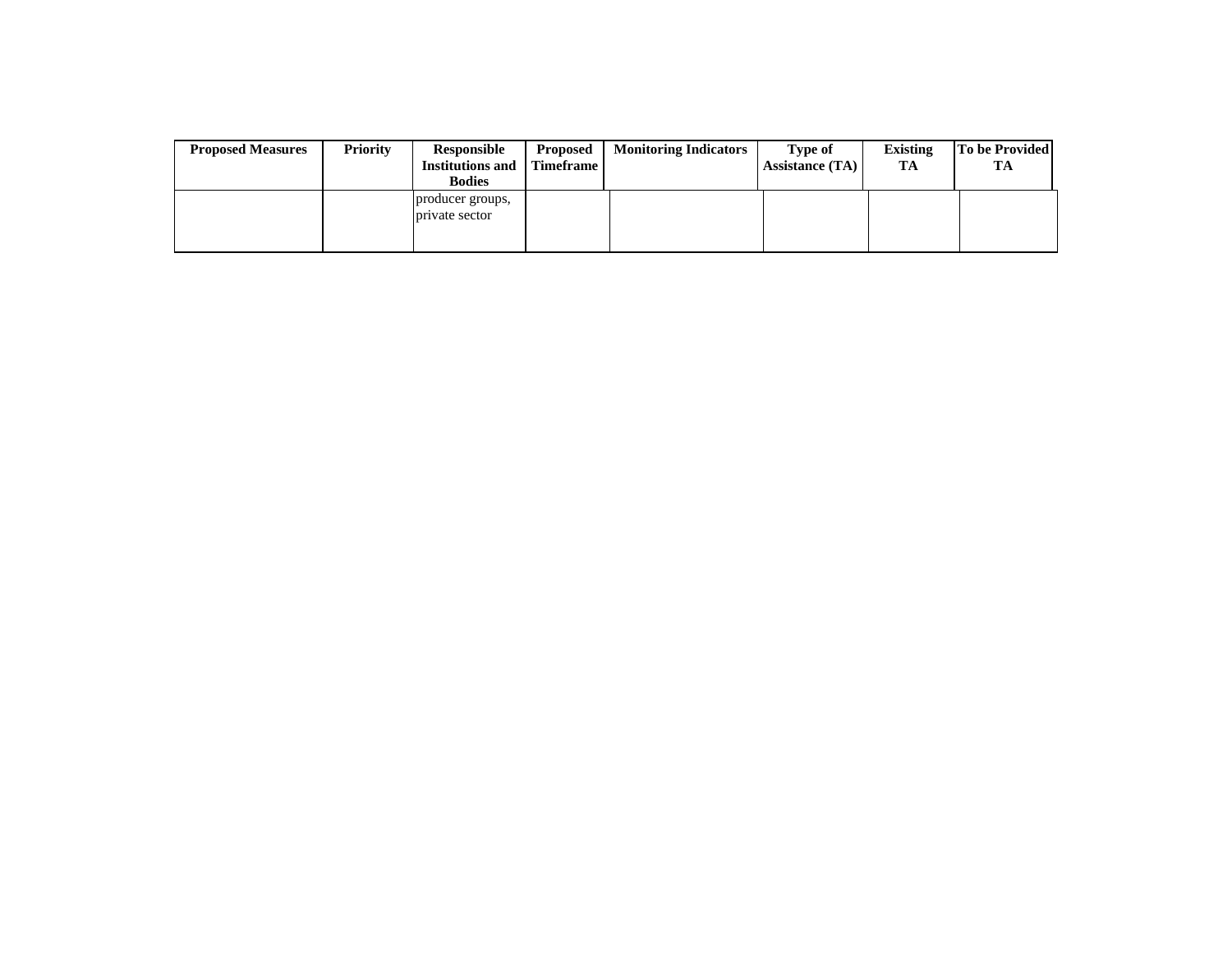| <b>Proposed Measures</b>                                                                                                                                                   | <b>Priority</b> | <b>Responsible</b><br><b>Institutions and</b>                                                       | <b>Proposed</b><br><b>Timeframe</b> | <b>Monitoring Indicators</b>                                                                                                             | <b>Type of</b><br><b>Assistance (TA)</b> | <b>Existing</b><br>TA | <b>To be Provided</b><br>TA                                            |
|----------------------------------------------------------------------------------------------------------------------------------------------------------------------------|-----------------|-----------------------------------------------------------------------------------------------------|-------------------------------------|------------------------------------------------------------------------------------------------------------------------------------------|------------------------------------------|-----------------------|------------------------------------------------------------------------|
|                                                                                                                                                                            |                 | <b>Bodies</b>                                                                                       |                                     |                                                                                                                                          |                                          |                       |                                                                        |
| <b>Export Of traditional product: Cotton.</b>                                                                                                                              |                 |                                                                                                     |                                     |                                                                                                                                          |                                          |                       |                                                                        |
| Objective 1: To advance with the Domestic Reforms                                                                                                                          |                 |                                                                                                     |                                     |                                                                                                                                          |                                          |                       |                                                                        |
| Action 1: Reinforce and<br>support the new producer<br>organizations                                                                                                       | Very High       | Ministry of<br>Agriculture,<br>producer<br>organizations,<br>Ministry of<br>Literacy                | Ongoing                             | Sidelining of parallel<br>organizations for ginners,<br>input suppliers, farmers                                                         | Financing and<br>technical<br>assistance | World Bank            |                                                                        |
| <b>Action 2: Sanction</b><br>opportunistic behavior<br>by dissident agents<br>operating in disregard of<br>established rules; enforce<br>2003 inter-ministerial<br>decrees | High            | Ministry of<br>Agriculture,<br>Ministry of<br>Justice, producer<br>organizations                    | Immediate                           | Prohibit participation of<br>and take legal action<br>against village groupings,<br>ginners and input<br>providers that violate<br>rules |                                          |                       |                                                                        |
| <b>Action 3: Move towards</b><br>market pricing of seed<br>cotton and inputs                                                                                               | High            | Ministry of<br>Agriculture,<br>producer<br>organizations                                            | Next few<br>years                   | Higher ratio of producer<br>price to world price                                                                                         | Agricultural<br>experts                  | World Bank            |                                                                        |
| <b>Action 4: Privatize</b><br><b>SONAPRA</b> while<br>ensuring that its<br>functions of oversight of<br>the sector are covered by<br>other agents                          | Medium          | Ministry of<br>Finance, Ministry<br>of Plan, Ministry<br>of Commerce,<br>Ministry of<br>Agriculture | Next few<br>years                   | Sale of the SONAPRA                                                                                                                      | Privatization<br>experts                 | IMF, World<br>Bank    |                                                                        |
| <b>Action 5: Create the</b><br>conditions for greater<br>local processing of raw<br>cotton (textiles, clothing,<br>cottonseed oil)                                         | Very High       | Ministry of<br>Commerce                                                                             | Ongoing                             | Improved overall business Financing and<br>environment (see above);<br>Privatization of state-<br>owned textile factories                | technical support                        |                       | Ministry of<br>Agriculture,<br>Ministry of<br>Commerce,<br><b>CCIB</b> |
| <b>Export Of traditional product: Cotton.</b>                                                                                                                              |                 |                                                                                                     |                                     |                                                                                                                                          |                                          |                       |                                                                        |
| Objective 2: To continue to press for reduction of Cotton Subsidies.                                                                                                       |                 |                                                                                                     |                                     |                                                                                                                                          |                                          |                       |                                                                        |
| <b>Action 1: Work to</b><br>reduce developed<br>country subsidies in<br>conjunction with other                                                                             | High            | Ministry of<br>Commerce,<br>Ministry of<br>Commerce, NGOs                                           | Ongoing                             | Negotiations with the<br>WTO, continued<br>collaboration with other<br>West African countries                                            | Trade negotiation WTO,<br>specialists    | UNCTAD,<br><b>ITC</b> |                                                                        |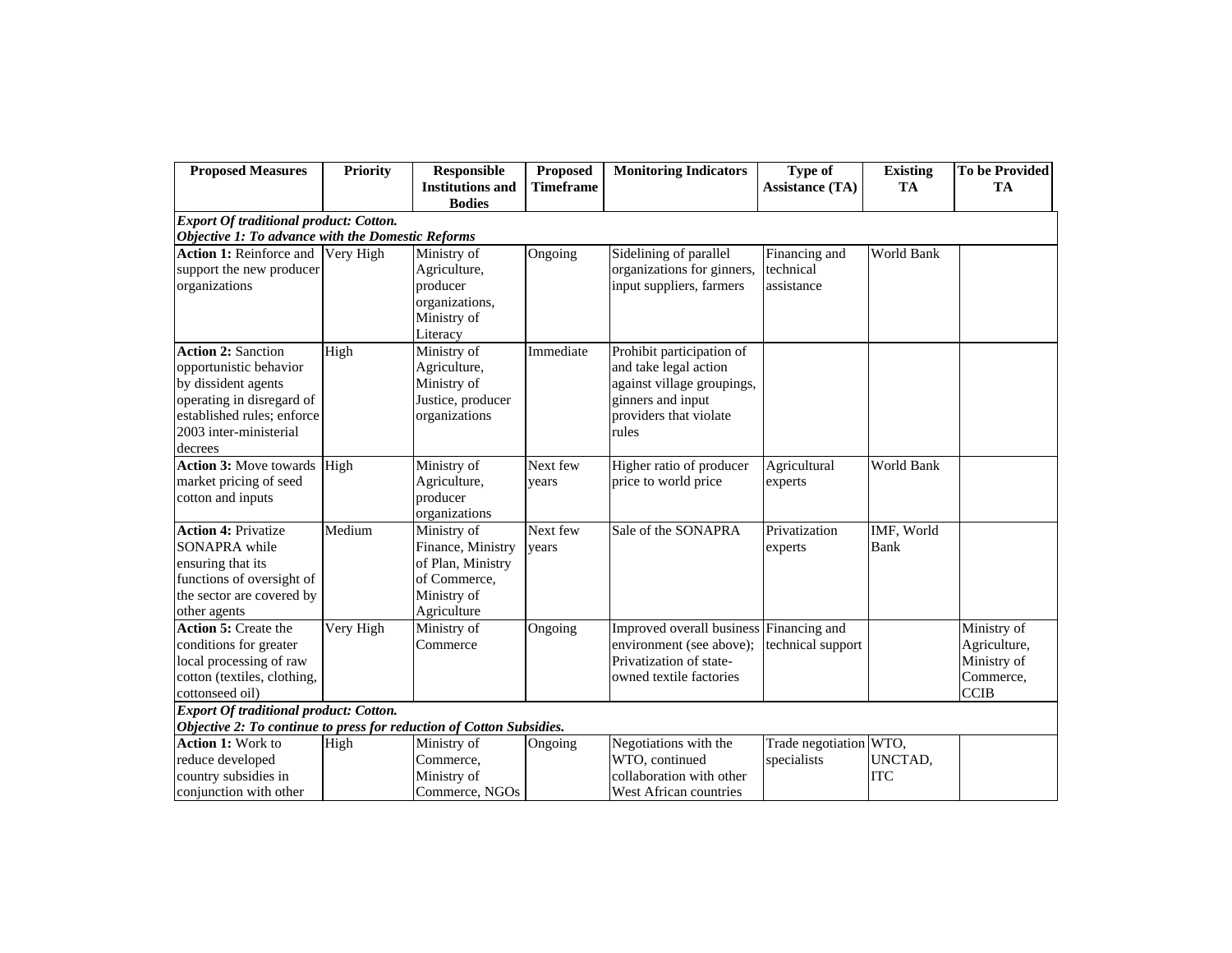| <b>Proposed Measures</b>              | <b>Priority</b> | Responsible<br><b>Institutions and</b><br><b>Bodies</b> | Proposed<br><b>Timeframe</b> | <b>Monitoring Indicators</b> | <b>Type of</b><br>Assistance (TA) | <b>Existing</b><br>TA | To be Provided<br>TA |
|---------------------------------------|-----------------|---------------------------------------------------------|------------------------------|------------------------------|-----------------------------------|-----------------------|----------------------|
| Cotton producers African<br>countries |                 |                                                         |                              |                              |                                   |                       |                      |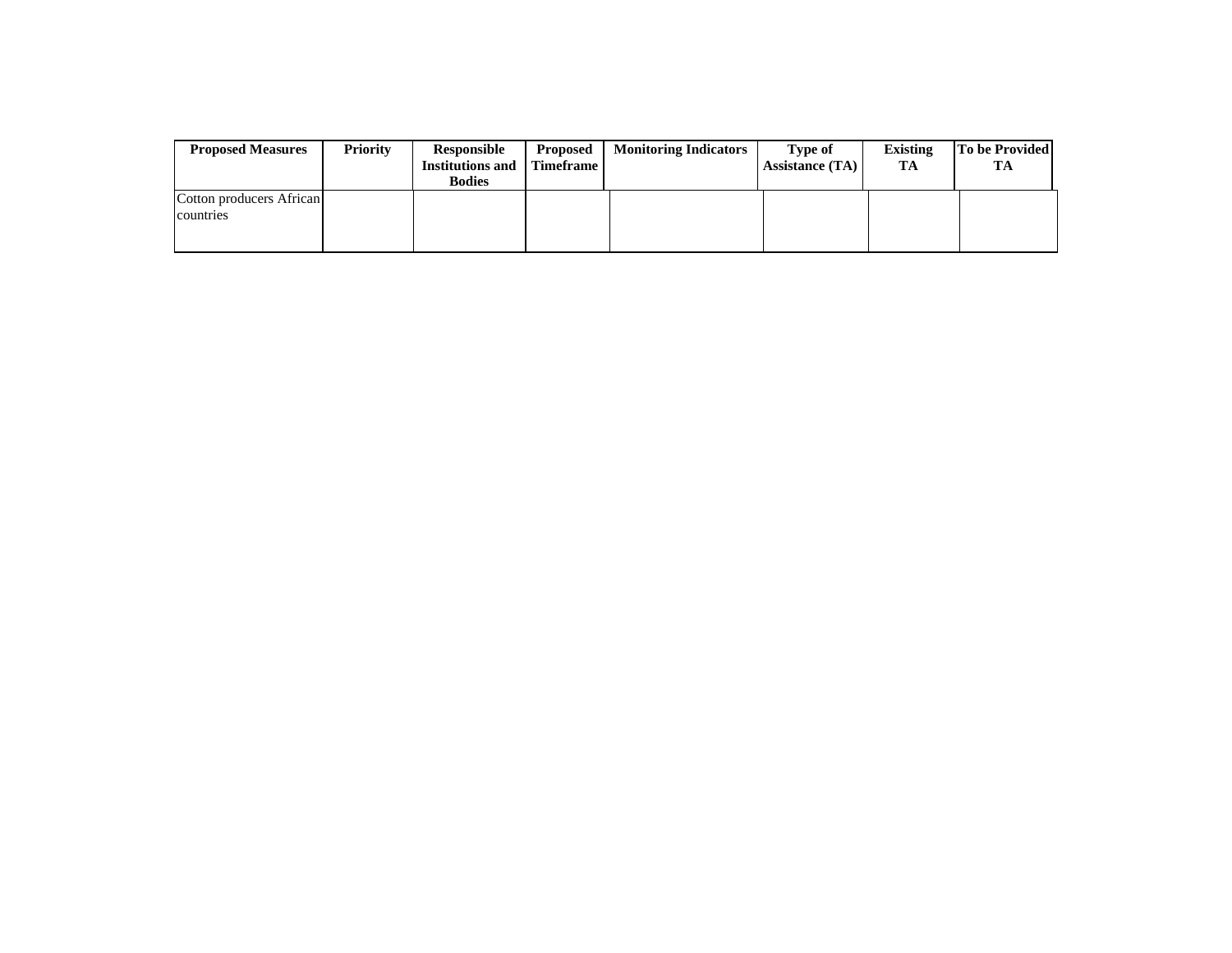| <b>Proposed Measures</b>                                              | <b>Priority</b> | <b>Responsible</b>      | <b>Proposed</b>  | <b>Monitoring Indicators</b> | <b>Type of</b>         | <b>Existing</b> | <b>To be Provided</b> |
|-----------------------------------------------------------------------|-----------------|-------------------------|------------------|------------------------------|------------------------|-----------------|-----------------------|
|                                                                       |                 | <b>Institutions and</b> | <b>Timeframe</b> |                              | <b>Assistance (TA)</b> | TA              | <b>TA</b>             |
|                                                                       |                 | <b>Bodies</b>           |                  |                              |                        |                 |                       |
| <b>Export Of traditional product: Cotton.</b>                         |                 |                         |                  |                              |                        |                 |                       |
| Objective 3: To maximize the income generated from the cotton sector. |                 |                         |                  |                              |                        |                 |                       |
| <b>Action 1: Ensure</b>                                               | High            | Ministry of             | Immediate        | Collect fees from all users  |                        |                 | Ministry of           |
| delivery of public                                                    |                 | Agriculture,            | and ongoing      | as stipulated; sanction      |                        |                 | Transport,            |
| services to farmers: rural                                            |                 | producer                |                  | non-contributors             |                        |                 | Transporters,         |
| roads, research, etc                                                  |                 | organizations           |                  |                              |                        |                 | <b>NGOs</b>           |
| Action 2: Set up a                                                    | High            | Ministry of             | Immediate        | Preparation of legislation   |                        |                 | Professional          |
| stabilization mechanism                                               |                 | Finance, Ministry       |                  | for modern risk              |                        |                 | organizations         |
| (regulatory and financial                                             |                 | of Trade, Central       |                  | management instruments.      |                        |                 |                       |
| environment) enabling                                                 |                 | Bank, Ministry of       |                  |                              |                        |                 |                       |
| cotton sector protect                                                 |                 | Agriculture.            |                  |                              |                        |                 |                       |
| against world price                                                   |                 |                         |                  |                              |                        |                 |                       |
| fluctuations.                                                         |                 |                         |                  |                              |                        |                 |                       |
|                                                                       |                 |                         |                  |                              |                        |                 |                       |
| <b>Export Of Nontraditional products</b>                              |                 |                         |                  |                              |                        |                 |                       |
| Objective 1: Increase exports of nontraditional agricultural goods.   |                 |                         |                  |                              |                        |                 |                       |
| <b>Action 1: Reinforce</b>                                            | High            | Ministry of             | Immediate        | Create organization for      | Product                | World Bank,     |                       |
| producer organizations to                                             |                 | Agriculture             | and ongoing      | cashew nut growers;          | specialists            | ADEX, other     |                       |
| increase bargaining                                                   |                 |                         |                  | strengthen organization      |                        | support         |                       |
| power and lower                                                       |                 |                         |                  | for pineapple growers        |                        | institutions    |                       |
| transactions costs/attract                                            |                 |                         |                  |                              |                        |                 |                       |
| the interest of                                                       |                 |                         |                  |                              |                        |                 |                       |
| fair/alternative trade                                                |                 |                         |                  |                              |                        |                 |                       |
| organizations to let                                                  |                 |                         |                  |                              |                        |                 |                       |
| develop alternative                                                   |                 |                         |                  |                              |                        |                 |                       |
| outlets                                                               |                 |                         |                  |                              |                        |                 |                       |
| <b>Action 2: Provide</b>                                              | High            | Ministry of             | Immediate        | Improved quality control     | Product and            |                 |                       |
| technical assistance to                                               |                 | Agriculture             | and ongoing      | For all products and         | process                |                 |                       |
| farmers in quality                                                    |                 |                         |                  | specially for shrimps and    | specialists            |                 |                       |
| control, norms, standards                                             |                 |                         |                  | fishery products, access to  |                        |                 |                       |
| marketing, credit, inputs,                                            |                 |                         |                  | credit and to foreign        |                        |                 |                       |
| promotion of new                                                      |                 |                         |                  | markets                      |                        |                 |                       |
| agricultural products,                                                |                 |                         |                  |                              |                        |                 |                       |
| shrimps, and tourism                                                  |                 |                         |                  |                              |                        |                 |                       |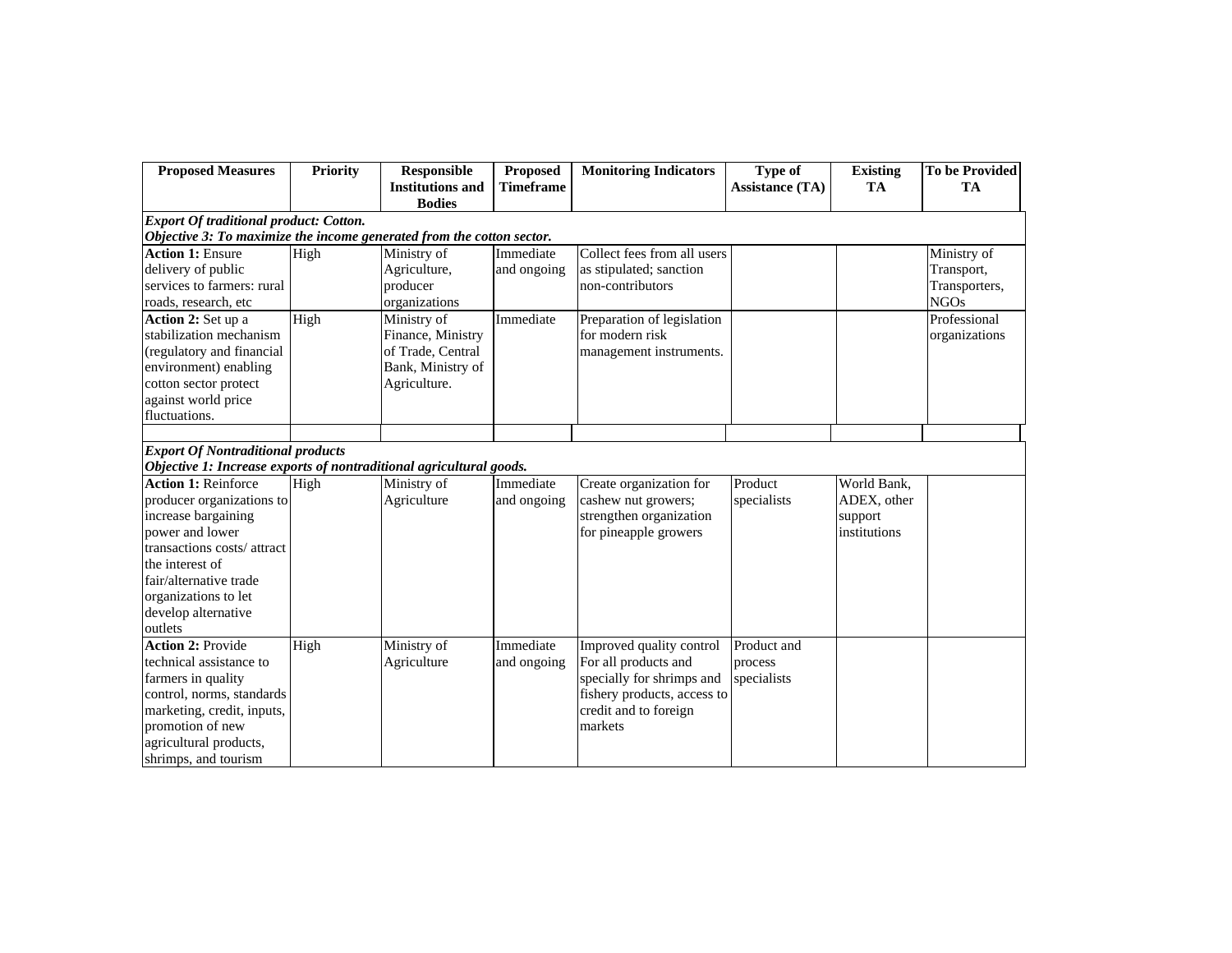|                      | <b>Proposed Measures</b>                                                                                                                                                                                                                             | <b>Priority</b> |      | Responsible<br><b>Institutions and</b><br><b>Bodies</b>                                              | <b>Proposed</b><br><b>Timeframe</b> |                             | <b>Monitoring Indicators</b>                                                                                                          |        | <b>Type of</b><br><b>Assistance (TA)</b>                                                               |                                            | <b>Existing</b><br><b>TA</b>                                                   | <b>To be Provided</b><br><b>TA</b> |  |
|----------------------|------------------------------------------------------------------------------------------------------------------------------------------------------------------------------------------------------------------------------------------------------|-----------------|------|------------------------------------------------------------------------------------------------------|-------------------------------------|-----------------------------|---------------------------------------------------------------------------------------------------------------------------------------|--------|--------------------------------------------------------------------------------------------------------|--------------------------------------------|--------------------------------------------------------------------------------|------------------------------------|--|
| rural infrastructure | Action 3: To improve                                                                                                                                                                                                                                 | High            |      | Ministry of<br>Agriculture                                                                           | Immediate<br>and ongoing            |                             | Improved rural roads,<br>storage facilities                                                                                           | donors | Funding from                                                                                           | UNDP,<br>Millenium<br>Challenge<br>Account | World Bank,                                                                    |                                    |  |
|                      |                                                                                                                                                                                                                                                      |                 |      |                                                                                                      |                                     |                             | Objective 2. Promoting Export Diversification in Agro-processing, shrimp production and tourism                                       |        |                                                                                                        |                                            |                                                                                |                                    |  |
|                      | <b>Action 1. Develop</b><br>local processing of<br>fruits, nuts and<br>vegetables through<br>improvements in<br>overall business<br>environment as<br>described above,<br>technical assistance to<br>prospective investors<br>and producers          |                 | High | Ministry of<br>Commerce, support<br>institutions,<br>Ministry of Crafts<br>(MCAT), Private<br>sector |                                     | Immediate<br>and<br>ongoing | Investment in<br>processing factories,<br>beginning of exports<br>canned fruits and<br>vegetables, shea butter,<br>fruit juices, etc. |        | Product<br>specialists                                                                                 |                                            | ITC, World<br>Bank,<br>UNDP,<br>UNCTAD,<br>bilateral<br>donors,<br><b>ADEX</b> |                                    |  |
|                      | <b>Action 2: Increase</b><br>shrimp output and<br>exports by raising<br>norms to satisfy EU<br>criteria through<br>accredition and<br>upgrading of<br>laboratories and<br>testing procedures.                                                        |                 | High | Ministry of<br>Agriculture, CCIB                                                                     |                                     | Immediate<br>and<br>ongoing | Resume shrimp exports<br>to the European Union                                                                                        |        | Funding and<br>material<br>assistance in<br>setting up<br>accredited<br>laboratories<br>and procedures |                                            | EU, WAEMU<br>program                                                           |                                    |  |
|                      | Action 3: Expand<br>tourism:<br>- Designate a section<br>of the coast for a<br>hotel/resort complex in<br>the Ouidah, Porto<br>Novo, Abome vicinity<br>- Open a competition<br>for a lead developer; -<br>Promote a voodoo<br>and/or music festival. |                 | High | Ministry of Tourism<br>(MCAT)                                                                        |                                     | Next few<br>years           | Increased number of<br>tourists                                                                                                       |        | Tourist<br>consultant                                                                                  |                                            |                                                                                |                                    |  |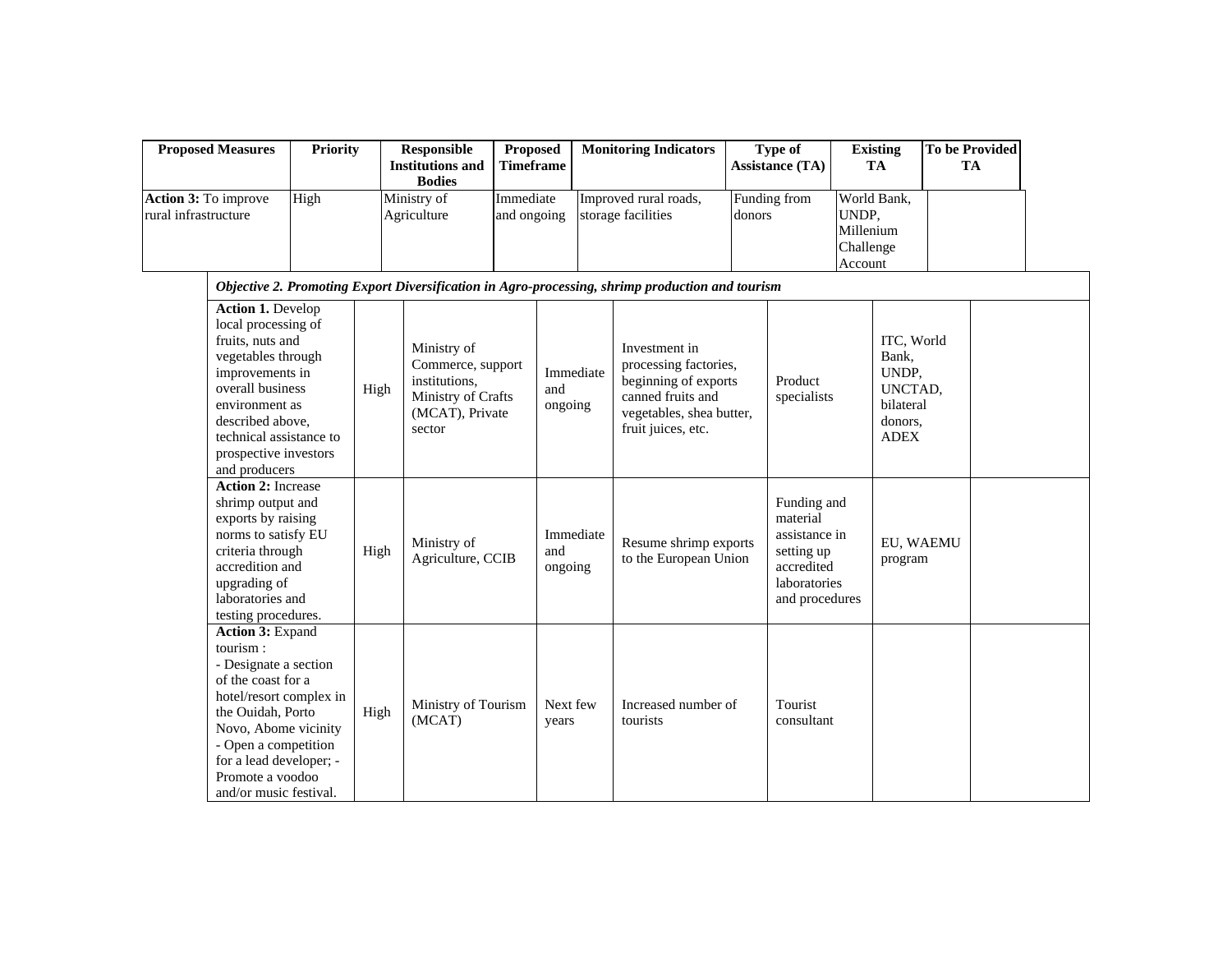| <b>Proposed Measures</b>                                                                                      | <b>Priority</b> | <b>Responsible</b><br><b>Institutions and</b><br><b>Bodies</b>             | <b>Proposed</b><br><b>Timeframe</b> | <b>Monitoring Indicators</b>                                                                                     | Type of<br><b>Assistance (TA)</b> | <b>Existing</b><br>TA         | <b>To be Provided</b><br>TA |
|---------------------------------------------------------------------------------------------------------------|-----------------|----------------------------------------------------------------------------|-------------------------------------|------------------------------------------------------------------------------------------------------------------|-----------------------------------|-------------------------------|-----------------------------|
| Regional integration.                                                                                         |                 |                                                                            |                                     |                                                                                                                  |                                   |                               |                             |
|                                                                                                               |                 |                                                                            |                                     | Objective 1: Promote regional and global trade; reduce non-official trade with neighboring countries.            |                                   |                               |                             |
| <b>Action 1: Regularize</b><br>trade with Nigeria                                                             | High            | Presidency,<br>Ministry of<br>Finance, Ministry<br>of Commerce.<br>Customs | Immediate                           | Negotiate new accords on transit and re-<br>exports; promote official trade                                      |                                   | <b>ECOWAS</b>                 |                             |
| <b>Action 2: Rationalize</b><br>duty exemptions                                                               | High            | Ministry of<br>Commerce                                                    | As soon as<br>possible              | More thorough and<br>transparent granting and<br>monitoring of exemptions,<br>Reassessment of free<br>trade zone | Trade policy<br>consultants       | ITC,<br>UNCTAD,<br>World Bank |                             |
| <b>Action 3: Increase Intra-</b><br>WAEMU trade through<br>studies of remaining<br>impediments                | Medium          | Ministry of<br>Commerce                                                    | Next few<br>vears                   | Intra-regional trade                                                                                             | Consultations<br>with partners    |                               |                             |
| <b>Action 4: Promote trade</b><br>within ECOWAS by<br>working with ECOWAS<br>partners to implement<br>accords | Medium          | Ministry of<br>Commerce                                                    | Next few<br>vears                   | Intra-regional trade                                                                                             | Consultation with<br>partners     |                               |                             |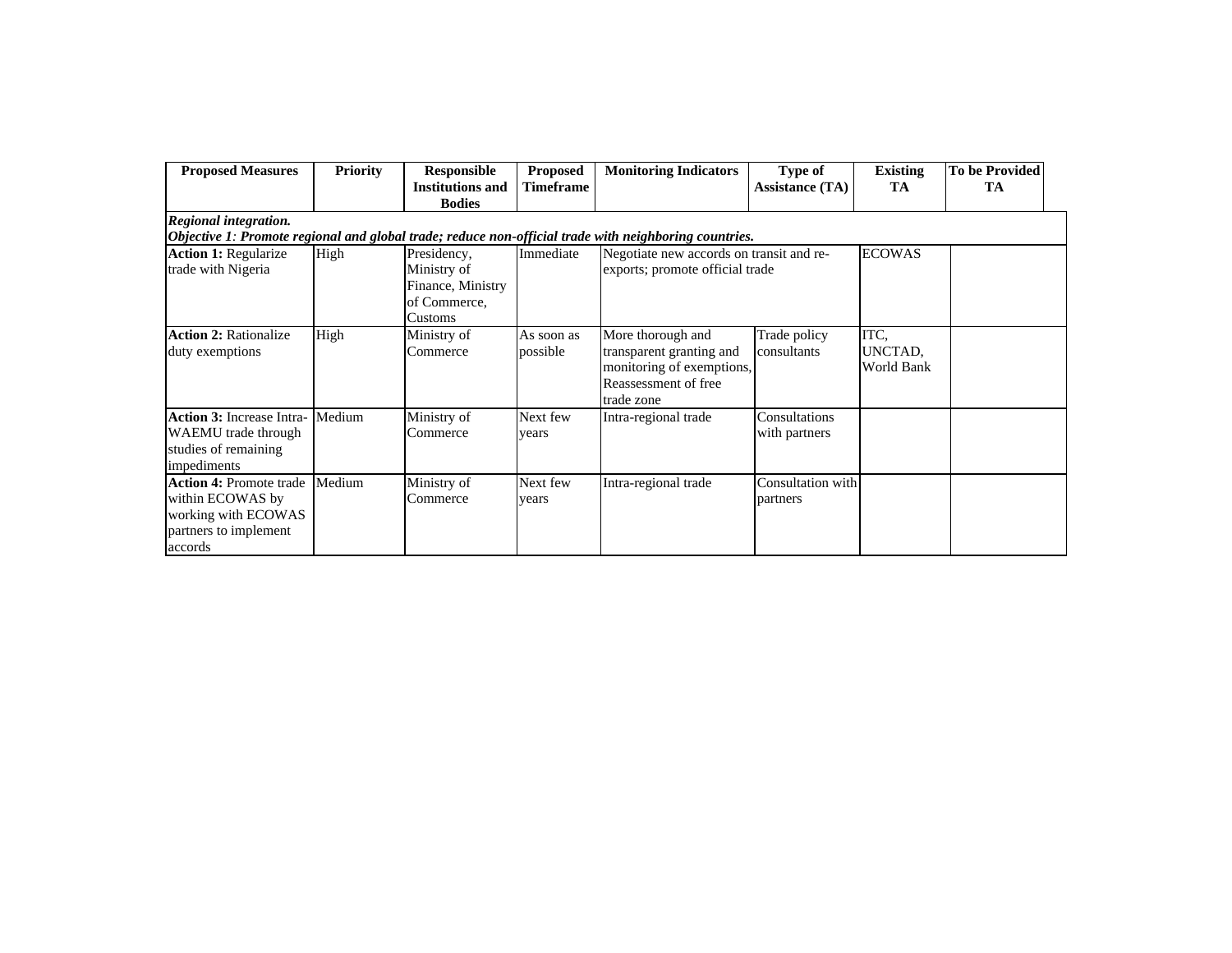| <b>Proposed Measures</b>                                                                                                                                                                    | <b>Priority</b> | <b>Responsible</b>                                                      | Proposed               | <b>Monitoring Indicators</b>                                                                                                                                                                             | Type of                                                                                                                                                                      | <b>Existing</b>               | <b>To be Provided</b> |  |  |  |
|---------------------------------------------------------------------------------------------------------------------------------------------------------------------------------------------|-----------------|-------------------------------------------------------------------------|------------------------|----------------------------------------------------------------------------------------------------------------------------------------------------------------------------------------------------------|------------------------------------------------------------------------------------------------------------------------------------------------------------------------------|-------------------------------|-----------------------|--|--|--|
|                                                                                                                                                                                             |                 | <b>Institutions and</b><br><b>Bodies</b>                                | <b>Timeframe</b>       |                                                                                                                                                                                                          | <b>Assistance (TA)</b>                                                                                                                                                       | <b>TA</b>                     | TA                    |  |  |  |
| Technical Assistance / Capacity Building in the Ministry of Commerce                                                                                                                        |                 |                                                                         |                        |                                                                                                                                                                                                          |                                                                                                                                                                              |                               |                       |  |  |  |
| Objective 1: Enhance the capacity of the Ministry of Commerce to coordinate, implement, and monitor progress on proposed reforms.                                                           |                 |                                                                         |                        |                                                                                                                                                                                                          |                                                                                                                                                                              |                               |                       |  |  |  |
| Action 1: Enhance the<br>ministry's of<br>commerce capacity to<br>formulate and<br>implement trade<br>policy; provide staff<br>training; purchase of<br>essential equipment<br>and vehicles | High            | Ministry of<br>Commerce,<br>Customs, CCIB                               |                        | Preparation of a<br>restructuring plan of<br>the Ministry;<br>implementation of the<br>plan; set timetable for<br>staff training;<br>preparation of detailed<br>inventory equipment<br>and vehicle needs | External expert<br>to identify and<br>verify needs;<br>External<br>trainers in trade<br>policy, increase<br>participation in<br><b>WTO Training</b><br>Institute<br>training |                               |                       |  |  |  |
| Action 2: Strengthen of High<br>the Ministry of Trade<br>and Industry, and<br>institutions for<br>business development                                                                      |                 | Ministry of<br>Commerce                                                 | As soon as<br>possible | Strengthened<br>institutions                                                                                                                                                                             | <b>Expert</b> to<br>identify and<br>confirm needs;<br>Trainers in the<br>area of<br>computer<br>systems<br>$+$ training                                                      | ITC,<br>UNCTAD,<br>World Bank |                       |  |  |  |
| <b>Action 3: Improve</b><br>quality and timeliness of<br>official trade statistics                                                                                                          | Medium          | Ministry of<br>Commerce,<br><b>INSAE, CCIB</b>                          | 6 months               | More complete reporting of re-exports and<br>transit; more timely release of data                                                                                                                        |                                                                                                                                                                              | ITC,<br>UNCTAD,<br>World Bank |                       |  |  |  |
|                                                                                                                                                                                             |                 |                                                                         |                        | Objective 2: Implement WTO agreements and Enhance benefits from other international agreements (EBA, AGOA).                                                                                              |                                                                                                                                                                              |                               |                       |  |  |  |
| <b>Action 1: Undertake</b><br>detailed inventory of<br>existing WTO<br>legislation, including<br>coverage of tariff<br>bindings, gap between<br>bound and applied                           | Medium          | Ministry of<br>commerce, Justice,<br>External relations,<br>and finance | Immediate              | Completion of inventory,<br>highlighting existing gaps                                                                                                                                                   | International<br>expert on WTO<br>agreements+<br>training                                                                                                                    |                               |                       |  |  |  |